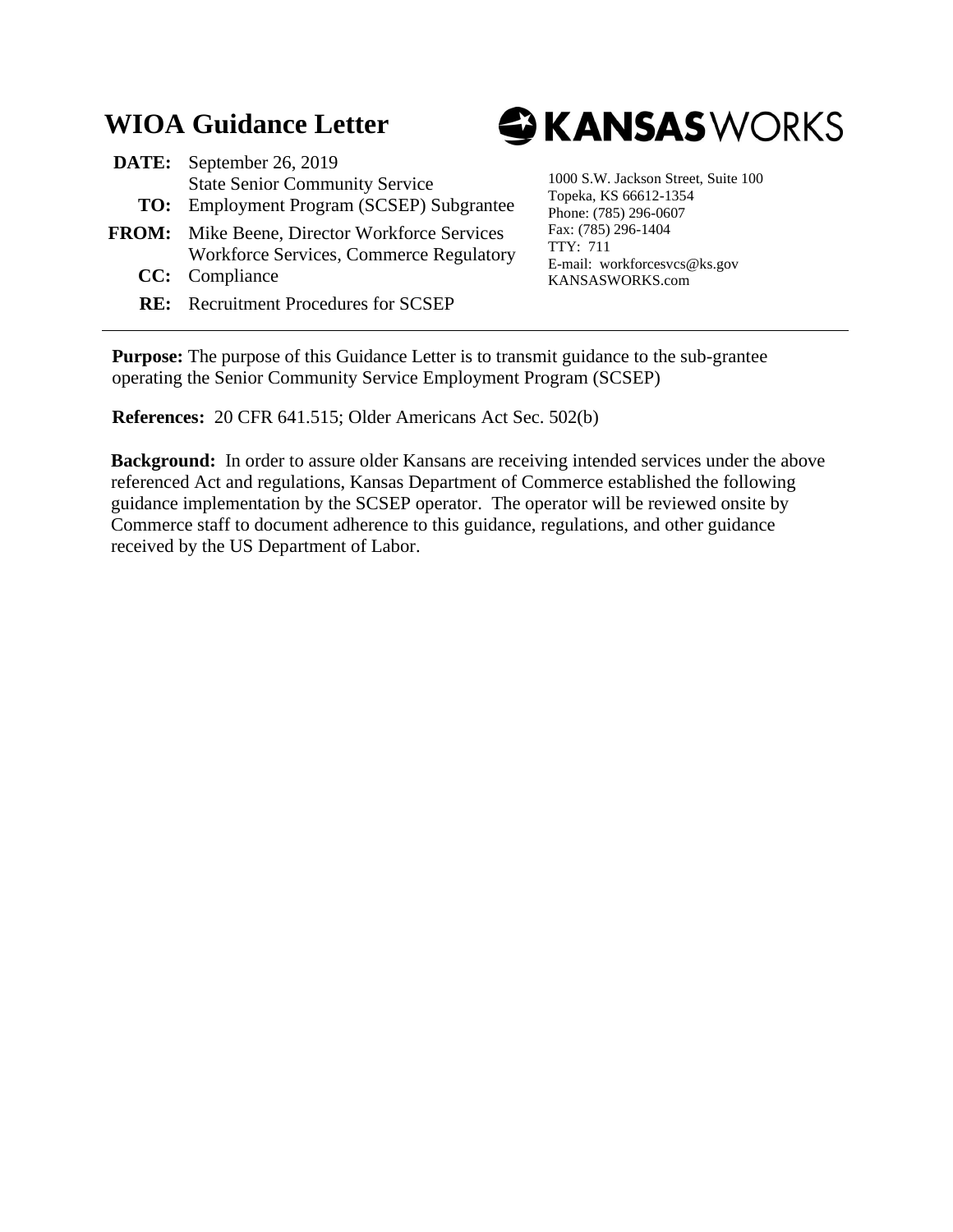## **Table of Contents**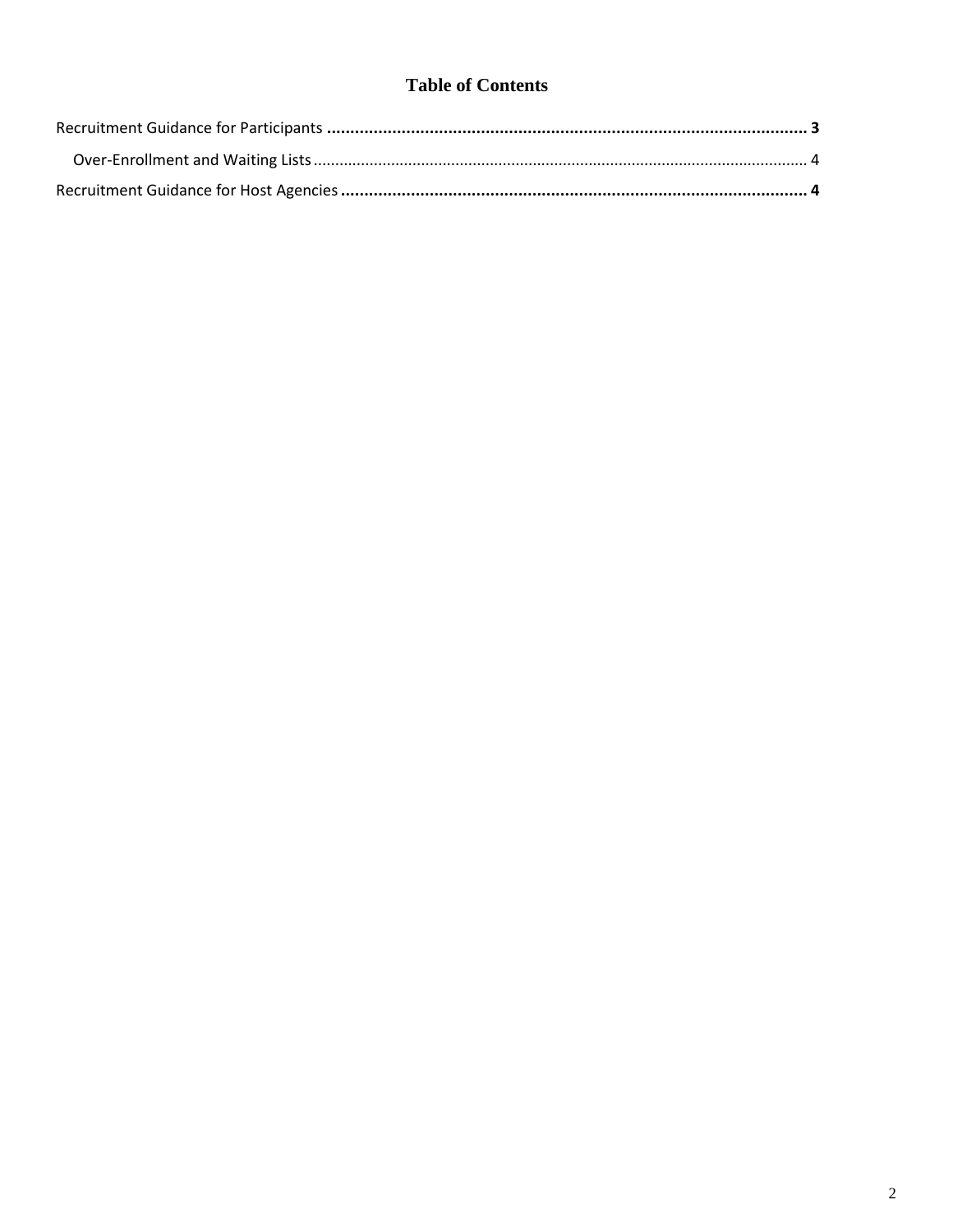#### **Recruitment Guidance for Participants**

<span id="page-2-0"></span>Sub-grantees must describe in local policy the methods of recruitment and selection of participants that ensure the maximum number of eligible individuals have an opportunity to participate in the program. To the extent feasible, sub-grantees should seek to enroll minority and Indian eligible individuals, eligible individuals with limited English proficiency, and eligible individuals with greatest economic need, at least in proportion to their numbers in the area, taking into consideration their rates of poverty and unemployment. (641.515(a) / OAA § 502(b)(1)(M)).

Sub-grantees must list all community service opportunities with the local **KANSAS**WORKS workforce center and must use the **KANSAS**WORKS system in the recruitment and selection of eligible individuals to ensure the maximum number of eligible individuals can participate in

SCSEP [641.515(b) / OAA § 502(b)(1)(h)]. Sub-grantees may choose to list community service opportunities with the local workforce center in a variety of ways including, but not limited to:

- Posting a job order in data management information system (i.e. **KANSAS**WORKS.com);
- Posting an announcement on the community information board; or
- Giving a list of community service opportunities to **KANSAS**WORKS workforce center manager.

Documentation of recruitment efforts must be maintained for monitoring purposes. The outreach and recruitment methods should occur on a continual basis in a wide range of venues that include but are not limited to the following:

- Presentations to community and civic groups;
- Public presentations and/or public service announcements;
- Brochures in supermarkets, libraries, community bulletin boards, or doctors' offices;
- Newspapers/newsletters;
- Flyers;
- Website postings or social media postings such as on Facebook;
- Recruitment at **KANSAS**WORKS workforce centers;
- Attending community functions;
- Recruitment of veterans through local Veterans of Foreign Wars (VFW) halls, veterans' groups and the **KANSAS**WORKS workforce center;
- Presentations to staff of Area Agencies on Aging and Councils on Aging for those 55 years of age and older;
- Presentations to chambers of commerce; and
- Presentations to vocational rehabilitation schools, local community colleges, and community action agencies.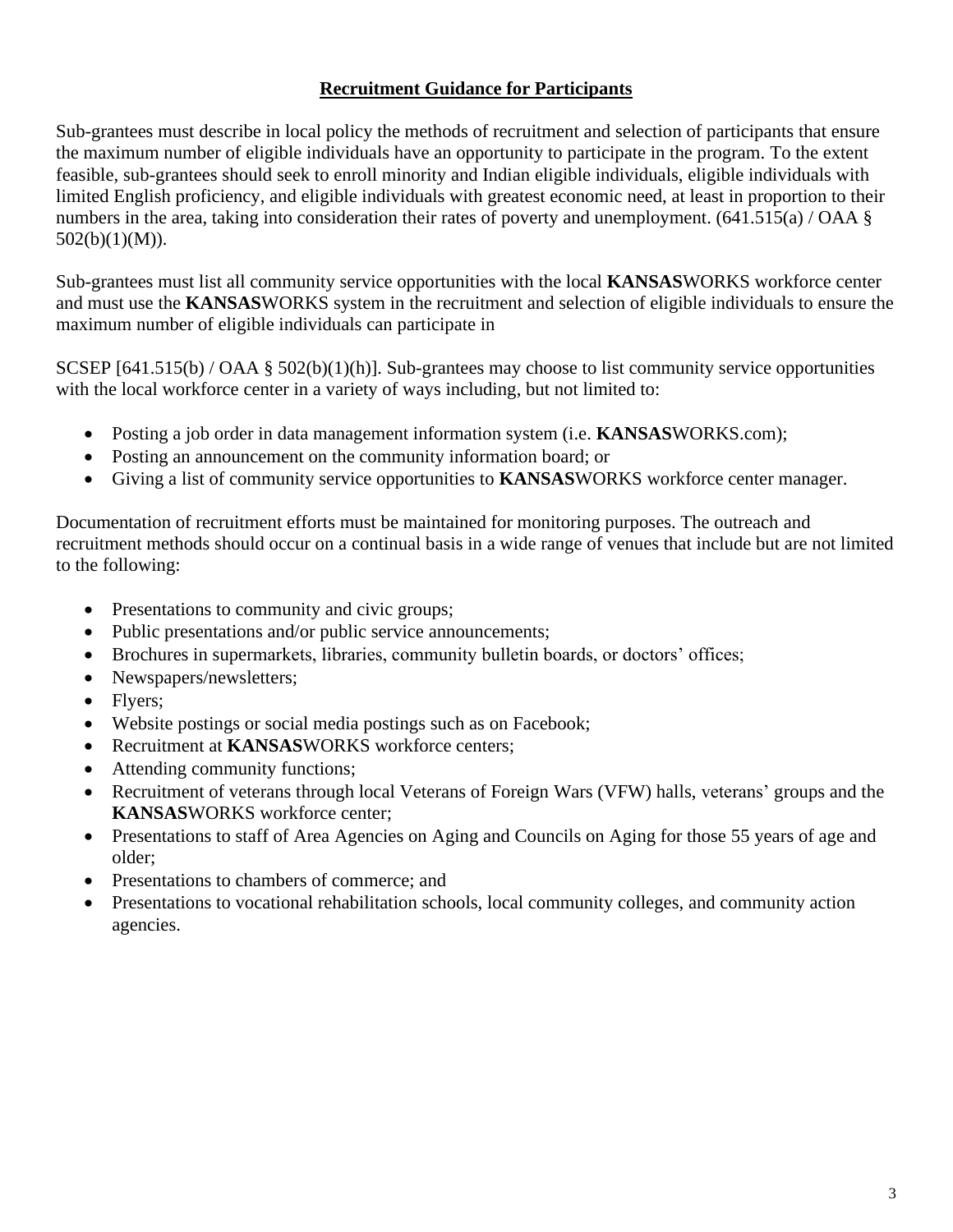### <span id="page-3-0"></span>**Over-Enrollment and Waiting Lists**

Should funding become available, SCSEP staff may over-enroll eligible individuals on a short-term basis. Overenrollment levels may match the annual service level goal as determined by USDOL. SCSEP participants in the over-enrolled assignments must be informed in writing that the assignment is short-term. Temporary participants will:

- Acknowledge their temporary status in writing;
- Be enrolled at the regular rate of pay; and
- Be moved into regular enrollment positions if such positions become available.

When there is over-enrollment for any reason, USDOL recommends a gradual shift that encourages current participants in subsidized community service assignments to move into unsubsidized employment in order to make positions available for eligible individuals in the areas where there has been an increase in the eligible population.

Commerce requires SCSEP sub-grantees to maintain a "waiting list" of eligible participants, which must be entered in the grant performance management system (i.e., SPARQ). Participants are placed on the "waiting list" in SPARQ by selecting the appropriate box when answering enrollment questions. Sub-grantees may pull a copy of the "waiting list" participants by logging in to SPARQ and then selecting *Management Reports* followed by *Waiting List*. An individual has the absolute right to apply to the program, and any eligible applicant who is not assigned to a host agency within two weeks of being determined eligible must be placed on a waiting list in SPARQ. An applicant is entitled to remain on the waiting list if he/she is still interested in an assignment and meets the eligibility requirements. However, it is not beneficial to the program to let applicants remain on the waiting list for an excessive period. Applicants should be contacted periodically (e.g., every three months) to determine if they are still interested in the program and are still eligible and provided an update on when enrollment may begin. If there is no reasonable prospect of an opening, the participant might decide to withdraw or explore some other program.

SCSEP staff must enter a case note in the participant's case file explaining the reason for removing an applicant from the waiting list, especially if the administrative reason involves fault on the part of the applicant, such as falsifying the eligibility information. Except in cases of falsification of eligibility information, SCSEP staff should generally provide 30 days written notice prior to removal from the waiting list. No notice is required when the applicant informs the sub-grantee that she/he is no longer interested in the program.

#### **Recruitment Guidance for Host Agencies**

<span id="page-3-1"></span>Sub-grantees must describe in local policy the methods of recruitment and selection of host agencies to ensure the maximum number of placement opportunities for eligible individuals. Host agency sites should include, but are not limited to the following:

• Public agencies such as public health departments, school systems, social service departments/agencies (such as councils on aging, domestic abuse shelters, drug abuse treatment centers, and ethnic/cultural centers, museums, etc.) courts, police departments, housing authorities, child and youth services, adult services, adult education centers, general hospitals, community mental health centers, mental hospitals, recreation departments, community development/outreach services, employment services, vocational counseling rehabilitation services, local Federal agencies, extension services and local tribal government agencies; and